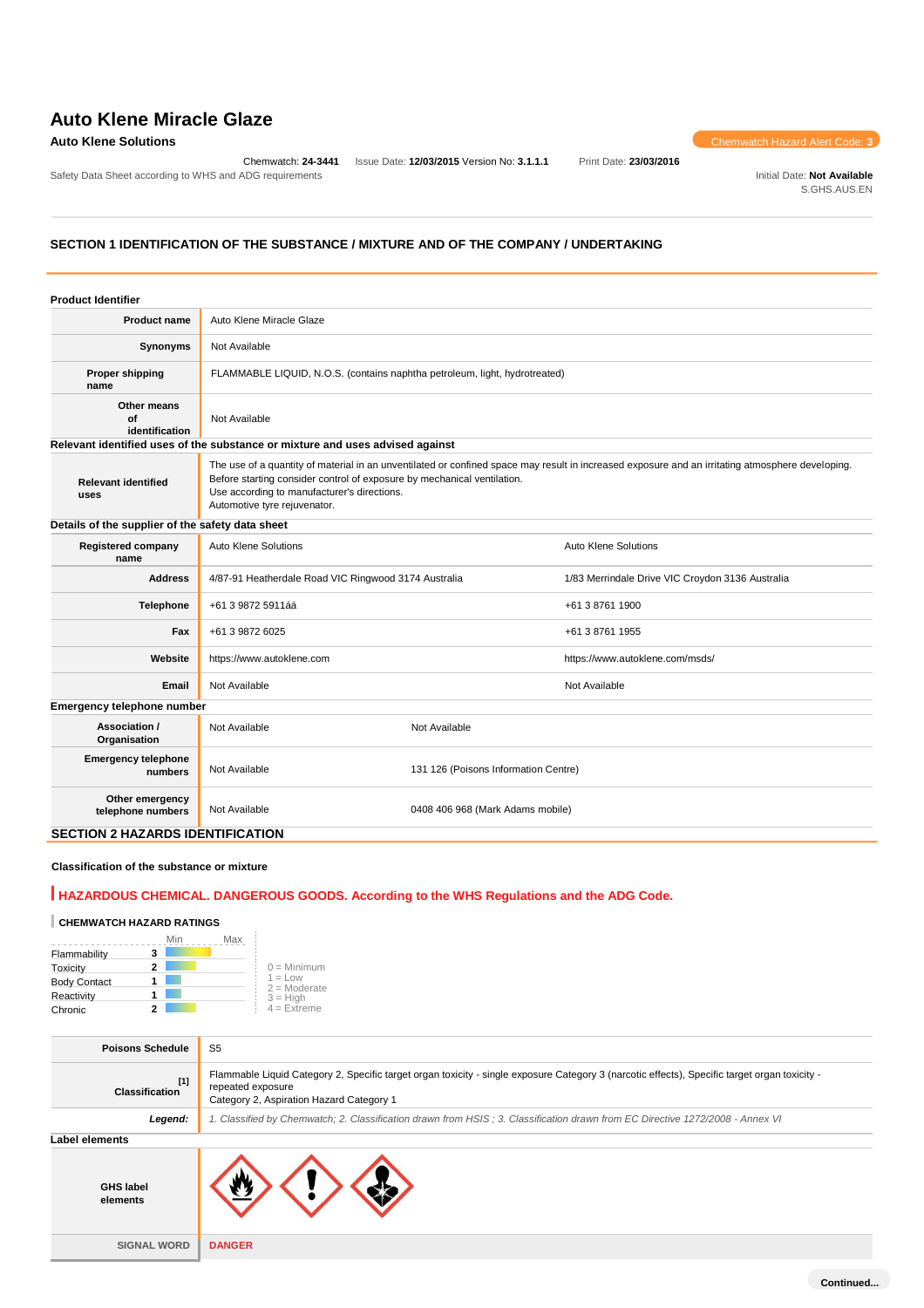Chemwatch: **24-3441** Page **2** of **13** Issue Date: **12/03/2015 Auto Klene Miracle Glaze**

| Hazard statement(s)                          |                                                                                                            |
|----------------------------------------------|------------------------------------------------------------------------------------------------------------|
| H <sub>225</sub>                             | Highly flammable liquid and vapour.                                                                        |
| H336                                         | May cause drowsiness or dizziness.                                                                         |
| H373                                         | May cause damage to organs.                                                                                |
| H304                                         | May be fatal if swallowed and enters airways.                                                              |
| <b>AUH066</b>                                | Repeated exposure may cause skin dryness and cracking                                                      |
| <b>Precautionary statement(s) Prevention</b> |                                                                                                            |
| P210                                         | Keep away from heat/sparks/open flames/hot surfaces. - No smoking.                                         |
| P260                                         | Do not breathe dust/fume/gas/mist/vapours/spray.                                                           |
| P271                                         | Use only outdoors or in a well-ventilated area.                                                            |
| P240                                         | Ground/bond container and receiving equipment.                                                             |
| P241                                         | Use explosion-proof electrical/ventilating/lighting/intrinsically safe equipment.                          |
| P242                                         | Use only non-sparking tools.                                                                               |
| P243                                         | Take precautionary measures against static discharge.                                                      |
| Precautionary statement(s) Response          |                                                                                                            |
| P301+P310                                    | IF SWALLOWED: Immediately call a POISON CENTER or doctor/physician.                                        |
| P331                                         | Do NOT induce vomiting.                                                                                    |
| P370+P378                                    | In case of fire: Use alcohol resistant foam or normal protein foam for extinction.                         |
| P312                                         | Call a POISON CENTER or doctor/physician if you feel unwell.                                               |
| P303+P361+P353                               | IF ON SKIN (or hair): Remove/Take off immediately all contaminated clothing. Rinse skin with water/shower. |
| P304+P340                                    | IF INHALED: Remove victim to fresh air and keep at rest in a position comfortable for breathing.           |
| <b>Precautionary statement(s) Storage</b>    |                                                                                                            |
| P403+P235                                    | Store in a well-ventilated place. Keep cool.                                                               |
| P405                                         | Store locked up.                                                                                           |
| P403+P233                                    | Store in a well-ventilated place. Keep container tightly closed.                                           |
| <b>Precautionary statement(s) Disposal</b>   |                                                                                                            |
| P501                                         | Dispose of contents/container in accordance with local regulations.                                        |
|                                              |                                                                                                            |

# **SECTION 3 COMPOSITION / INFORMATION ON INGREDIENTS**

## **Substances**

See section below for composition of Mixtures

#### **Mixtures**

| <b>CAS No</b>                       | %[weight] | Name                                   |  |
|-------------------------------------|-----------|----------------------------------------|--|
| 64742-49-0.                         | >60       | naphtha petroleum, light, hydrotreated |  |
| 63148-62-9                          | $10 - 30$ | polydimethylsiloxane                   |  |
| <b>SECTION 4 FIRST AID MEASURES</b> |           |                                        |  |

| Description of first aid measures |                                                                                                                                                                                                                                                                                                                                                                                                                                                                 |
|-----------------------------------|-----------------------------------------------------------------------------------------------------------------------------------------------------------------------------------------------------------------------------------------------------------------------------------------------------------------------------------------------------------------------------------------------------------------------------------------------------------------|
| <b>Eye Contact</b>                | If this product comes in contact with the eyes:<br>▶ Wash out immediately with fresh running water.<br>Ensure complete irrigation of the eye by keeping eyelids apart and away from eye and moving the eyelids by occasionally lifting the upper and<br>lower lids. Geek medical attention without delay; if pain persists or recurs seek medical attention.<br>▶ Removal of contact lenses after an eye injury should only be undertaken by skilled personnel. |
| <b>Skin Contact</b>               | If skin contact occurs:<br>Immediately remove all contaminated clothing, including footwear.<br>Flush skin and hair with running water (and soap if available).<br>▶ Seek medical attention in event of irritation.                                                                                                                                                                                                                                             |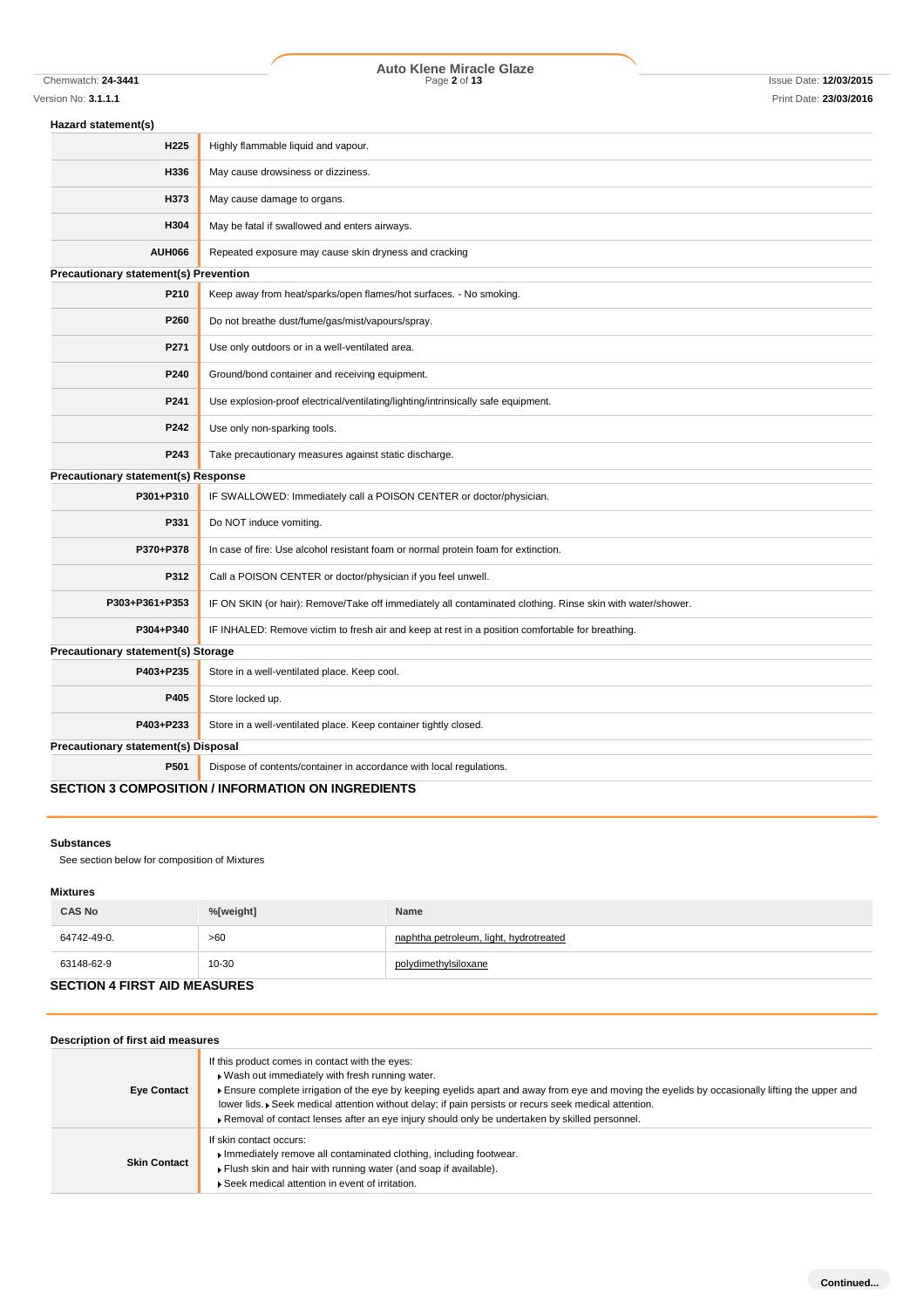Chemwatch: **24-3441** Page **3** of **13** Issue Date: **12/03/2015**

| Version No: <b>3.1.1.1</b> | Print Date: 23/03/2016 |
|----------------------------|------------------------|
|                            |                        |

**Inhalation** If fumes or combustion products are inhaled remove from contaminated area. Lay patient down. Keep warm and rested. Prostheses such as false teeth, which may block airway, should be removed, where possible, prior to initiating first aid procedures. Apply artificial respiration if not breathing, preferably with a demand valve resuscitator, bag-valve mask device, or pocket mask as trained. Perform CPR if necessary. **Transport to hospital, or doctor. Ingestion** If swallowed do **NOT** induce vomiting. If vomiting occurs, lean patient forward or place on left side (head-down position, if possible) to maintain open airway and prevent aspiration. **C**bserve the patient carefully Never give liquid to a person showing signs of being sleepy or with reduced awareness; i.e. becoming unconscious. Figive water to rinse out mouth, then provide liquid slowly and as much as casualty can comfortably drink. Seek medical advice. Avoid giving milk or oils. Avoid giving alcohol. If spontaneous vomiting appears imminent or occurs, hold patient's head down, lower than their hips to help avoid possible aspiration of vomitus.

#### **Indication of any immediate medical attention and special treatment needed**

For acute or short term repeated exposures to petroleum distillates or related hydrocarbons:

Primary threat to life, from pure petroleum distillate ingestion and/or inhalation, is respiratory failure.

- Patients should be quickly evaluated for signs of respiratory distress (e.g. cyanosis, tachypnoea, intercostal retraction, obtundation) and given oxygen. Patients with inadequate tidal volumes or poor arterial blood gases (pO2 50 mm Hg) should be intubated.
- Arrhythmias complicate some hydrocarbon ingestion and/or inhalation and electrocardiographic evidence of myocardial injury has been reported; intravenous lines and cardiac monitors should be established in obviously symptomatic patients. The lungs excrete inhaled solvents, so that hyperventilation improves clearance.
- A chest x-ray should be taken immediately after stabilisation of breathing and circulation to document aspiration and detect the presence of pneumothorax.
- Epinephrine (adrenalin) is not recommended for treatment of bronchospasm because of potential myocardial sensitisation to catecholamines. Inhaled cardioselective bronchodilators (e.g. Alupent, Salbutamol) are the preferred agents, with aminophylline a second choice.
- Lavage is indicated in patients who require decontamination; ensure use of cuffed endotracheal tube in adult patients. [Ellenhorn and Barceloux: Medical Toxicology]

Any material aspirated during vomiting may produce lung injury. Therefore emesis should not be induced mechanically or pharmacologically. Mechanical means should be used if it is considered necessary to evacuate the stomach contents; these include gastric lavage after endotracheal intubation. If spontaneous vomiting has occurred after ingestion, the patient should be monitored for difficult breathing, as adverse effects of aspiration into the lungs may be delayed up to 48 hours. Treat symptomatically.

### **SECTION 5 FIREFIGHTING MEASURES**

#### **Extinguishing media**

- Foam.
- **Dry chemical powder.**
- BCF (where regulations permit).
- Carbon dioxide.
- Water spray or fog Large fires only.

#### **Special hazards arising from the substrate or mixture**

| <b>Fire Incompatibility</b>    | Avoid contamination with oxidising agents i.e. nitrates, oxidising acids, chlorine bleaches, pool chlorine etc. as ignition may result                                                                                                                   |  |  |  |
|--------------------------------|----------------------------------------------------------------------------------------------------------------------------------------------------------------------------------------------------------------------------------------------------------|--|--|--|
| <b>Advice for firefighters</b> |                                                                                                                                                                                                                                                          |  |  |  |
|                                | Alert Fire Brigade and tell them location and nature of hazard.                                                                                                                                                                                          |  |  |  |
|                                | May be violently or explosively reactive.                                                                                                                                                                                                                |  |  |  |
|                                | . Wear breathing apparatus plus protective gloves in the event of a fire.                                                                                                                                                                                |  |  |  |
| <b>Fire Fighting</b>           | ▶ Prevent, by any means available, spillage from entering drains or water course.                                                                                                                                                                        |  |  |  |
|                                | Consider evacuation (or protect in place).                                                                                                                                                                                                               |  |  |  |
|                                | Fight fire from a safe distance, with adequate cover.                                                                                                                                                                                                    |  |  |  |
|                                | If safe, switch off electrical equipment until vapour fire hazard removed.                                                                                                                                                                               |  |  |  |
|                                | ► High temperature decomposition products include silicon dioxide, small amounts of formaldehyde, formic acid, acetic acid and traces of silicon                                                                                                         |  |  |  |
|                                | polymers. These gases may ignite and, depending on circumstances, may cause the resin/polymer to ignite.                                                                                                                                                 |  |  |  |
|                                | An outer skin of silica may also form. Extinguishing of fire, beneath the skin, may be difficult.                                                                                                                                                        |  |  |  |
|                                | Liquid and vapour are highly flammable.                                                                                                                                                                                                                  |  |  |  |
| <b>Fire/Explosion</b>          | Severe fire hazard when exposed to heat, flame and/or oxidisers.                                                                                                                                                                                         |  |  |  |
| Hazard                         | • Vapour may travel a considerable distance to source of ignition.                                                                                                                                                                                       |  |  |  |
|                                | ► Heating may cause expansion or decomposition leading to violent rupture of                                                                                                                                                                             |  |  |  |
|                                | containers. • On combustion, may emit toxic fumes of carbon monoxide (CO).                                                                                                                                                                               |  |  |  |
|                                | Combustion products include:, carbon dioxide (CO2), silicon dioxide (SiO2), other pyrolysis products typical of burning organic material Contains<br>low boiling substance: Closed containers may rupture due to pressure buildup under fire conditions. |  |  |  |

# **SECTION 6 ACCIDENTAL RELEASE MEASURES**

| Personal precautions, protective equipment and emergency procedures |                                                                                                                                                                                                                                                                                                                                                                               |  |  |  |
|---------------------------------------------------------------------|-------------------------------------------------------------------------------------------------------------------------------------------------------------------------------------------------------------------------------------------------------------------------------------------------------------------------------------------------------------------------------|--|--|--|
| <b>Minor Spills</b>                                                 | Remove all ignition sources.<br>Clean up all spills immediately.<br>Avoid breathing vapours and contact with skin and eyes.<br>Control personal contact with the substance, by using protective equipment.<br>▶ Contain and absorb small quantities with vermiculite or other absorbent material.<br>$\bullet$ Wipe up.<br>▶ Collect residues in a flammable waste container. |  |  |  |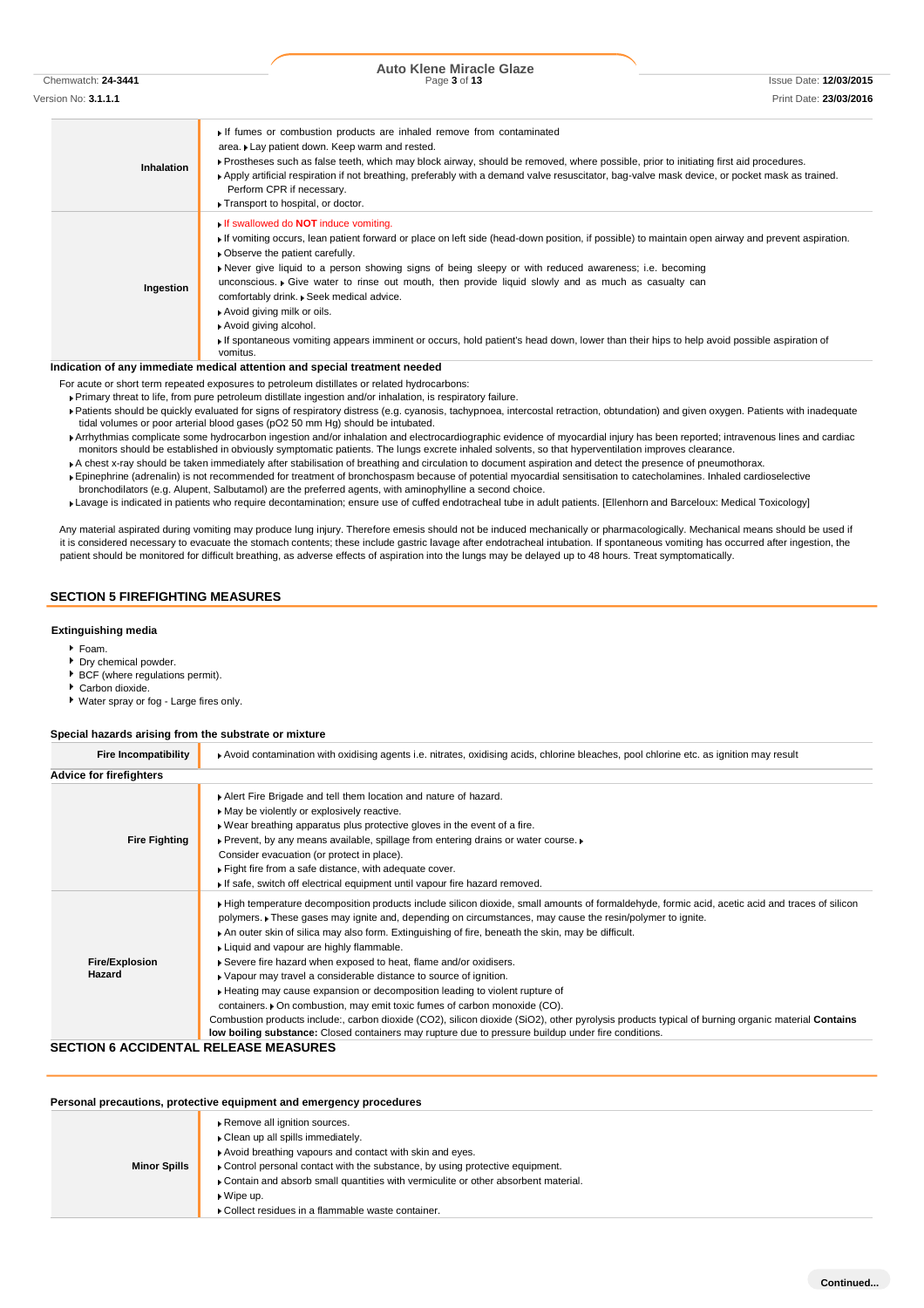| <b>Major Spills</b> | Silicone fluids, even in small quantities, may present a slip hazard.<br>It may be necessary to rope off area and place warning signs around perimeter.<br>• Clean up area from spill, with suitable absorbant, as soon as practically possible. |  |  |
|---------------------|--------------------------------------------------------------------------------------------------------------------------------------------------------------------------------------------------------------------------------------------------|--|--|
|                     | Final cleaning may require use of steam, solvents or detergents.                                                                                                                                                                                 |  |  |
|                     | Clear area of personnel and move upwind.                                                                                                                                                                                                         |  |  |
|                     | Alert Fire Brigade and tell them location and nature of hazard.                                                                                                                                                                                  |  |  |
|                     | May be violently or explosively reactive.                                                                                                                                                                                                        |  |  |
|                     | . Wear breathing apparatus plus protective gloves.                                                                                                                                                                                               |  |  |
|                     | ▶ Prevent, by any means available, spillage from entering drains or water course.                                                                                                                                                                |  |  |
|                     | Consider evacuation (or protect in place).                                                                                                                                                                                                       |  |  |
|                     | No smoking, naked lights or ignition sources.                                                                                                                                                                                                    |  |  |

Personal Protective Equipment advice is contained in Section 8 of the SDS.

# **SECTION 7 HANDLING AND STORAGE**

| Precautions for safe handling |                                                                                                                                                                                                                                                                                                                                                                                                                                                                                                                                                                                                                                                                                                                                                                                                                                                                                                                                                                                                                                                                                                                                                                                                                                                              |
|-------------------------------|--------------------------------------------------------------------------------------------------------------------------------------------------------------------------------------------------------------------------------------------------------------------------------------------------------------------------------------------------------------------------------------------------------------------------------------------------------------------------------------------------------------------------------------------------------------------------------------------------------------------------------------------------------------------------------------------------------------------------------------------------------------------------------------------------------------------------------------------------------------------------------------------------------------------------------------------------------------------------------------------------------------------------------------------------------------------------------------------------------------------------------------------------------------------------------------------------------------------------------------------------------------|
| Safe handling                 | Containers, even those that have been emptied, may contain explosive vapours.<br>▶ Do NOT cut, drill, grind, weld or perform similar operations on or near containers.<br><b>Contains low boiling substance:</b><br>Storage in sealed containers may result in pressure buildup causing violent rupture of containers not rated appropriately.                                                                                                                                                                                                                                                                                                                                                                                                                                                                                                                                                                                                                                                                                                                                                                                                                                                                                                               |
|                               | Check for bulging containers.<br>▶ Vent periodically<br>Always release caps or seals slowly to ensure slow dissipation of<br>vapours . DO NOT allow clothing wet with material to stay in contact<br>with skin > Avoid all personal contact, including inhalation.<br>. Wear protective clothing when risk of exposure occurs.<br>Use in a well-ventilated area.<br>Prevent concentration in hollows and sumps.<br>DO NOT enter confined spaces until atmosphere has been checked.<br>Avoid smoking, naked lights, heat or ignition sources.<br>When handling, DO NOT eat, drink or smoke.                                                                                                                                                                                                                                                                                                                                                                                                                                                                                                                                                                                                                                                                   |
| <b>Other information</b>      | Store in original containers in approved flame-proof area.<br>No smoking, naked lights, heat or ignition sources.<br>DO NOT store in pits, depressions, basements or areas where vapours may be trapped.<br>Keep containers securely sealed.<br>Store away from incompatible materials in a cool, dry well ventilated area.<br>▶ Protect containers against physical damage and check regularly for leaks.<br>▶ Observe manufacturer's storage and handling recommendations contained within this SDS.                                                                                                                                                                                                                                                                                                                                                                                                                                                                                                                                                                                                                                                                                                                                                       |
|                               | Conditions for safe storage, including any incompatibilities                                                                                                                                                                                                                                                                                                                                                                                                                                                                                                                                                                                                                                                                                                                                                                                                                                                                                                                                                                                                                                                                                                                                                                                                 |
| Suitable container            | ▶ Packing as supplied by manufacturer.<br>. Plastic containers may only be used if approved for flammable liquid.<br>Check that containers are clearly labelled and free from leaks.<br>For low viscosity materials (i): Drums and jerry cans must be of the non-removable head type. (ii): Where a can is to be used as an inner<br>package, the can must have a screwed enclosure.<br>► For materials with a viscosity of at least 2680 cSt. (23 deg. C)<br>For manufactured product having a viscosity of at least 250 cSt. (23 deg. C)<br>• Manufactured product that requires stirring before use and having a viscosity of at least 20 cSt (25 deg. C): (i) Removable head packaging; (ii)<br>Cans with friction closures and (iii) low pressure tubes and cartridges may be used.<br>Where combination packages are used, and the inner packages are of glass, there must be sufficient inert cushioning material in contact with<br>inner and outer packages<br>In addition, where inner packagings are glass and contain liquids of packing group I there must be sufficient inert absorbent to absorb any<br>spillage, unless the outer packaging is a close fitting moulded plastic box and the substances are not incompatible with the plastic. |
| Storage incompatibility       | Traces of benzene, a carcinogen, may form when silicones are heated in air above 230 degrees C. Concentrated acids and bases cause degradation<br>of polymer. Boiling water may soften and weaken material.<br>Avoid reaction with oxidising agents                                                                                                                                                                                                                                                                                                                                                                                                                                                                                                                                                                                                                                                                                                                                                                                                                                                                                                                                                                                                          |
|                               | <b>SECTION 8 EXPOSURE CONTROLS / PERSONAL PROTECTION</b>                                                                                                                                                                                                                                                                                                                                                                                                                                                                                                                                                                                                                                                                                                                                                                                                                                                                                                                                                                                                                                                                                                                                                                                                     |

### **Control parameters**

#### г **OCCUPATIONAL EXPOSURE LIMITS (OEL)**

#### T **INGREDIENT DATA**

### Not Available

# **EMERGENCY LIMITS**

| Ingredient                                | <b>Material name</b>                                                                |                     | TEEL-1               | TEEL-2            | TEEL-3    |
|-------------------------------------------|-------------------------------------------------------------------------------------|---------------------|----------------------|-------------------|-----------|
| polydimethylsiloxane                      | Dimethyl siloxane; (Dimethylpolysiloxane; Syltherm XLT; Syltherm 800; Silicone 360) |                     | $1.5 \text{ mg/m}$ 3 | $16 \text{ mg/m}$ | 990 mg/m3 |
| Ingredient                                | <b>Original IDLH</b>                                                                | <b>Revised IDLH</b> |                      |                   |           |
| naphtha petroleum, light,<br>hydrotreated | Not Available                                                                       | Not Available       |                      |                   |           |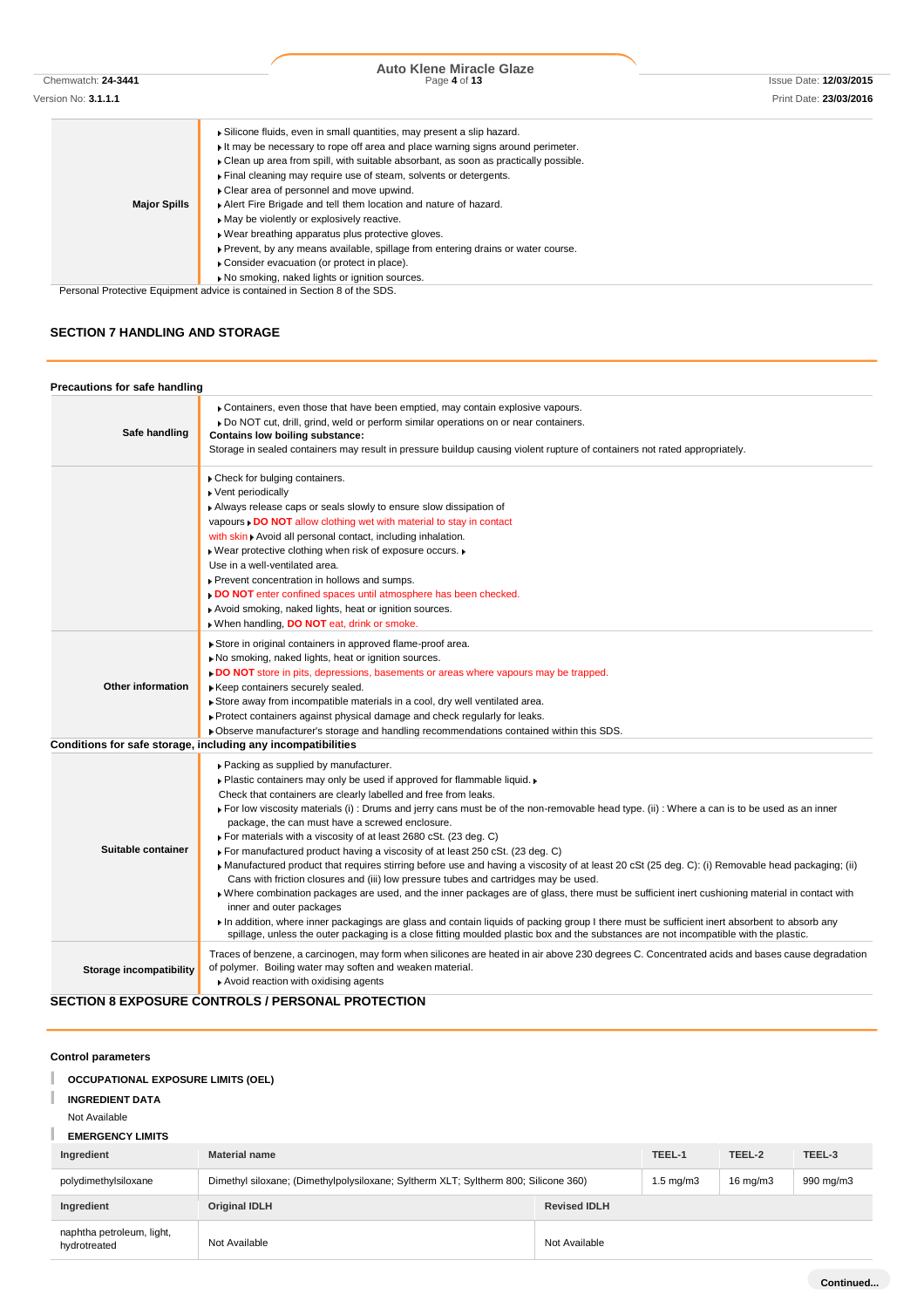Chemwatch: **24-3441** Page **5** of **13** Issue Date: **12/03/2015 Auto Klene Miracle Glaze**

| polydimethylsiloxane       | Not Available                                                                                                                                                                                                                                                                                                                                                                                                                                                                                                                                                                                                                                                                                                                                                                                                                                                                                                                                                                                                                                                                                                                                                                                                                                                                                                                                                                                                                                                                                                                                 | Not Available                                                                                                                                                                                                                                                                                                      |  |
|----------------------------|-----------------------------------------------------------------------------------------------------------------------------------------------------------------------------------------------------------------------------------------------------------------------------------------------------------------------------------------------------------------------------------------------------------------------------------------------------------------------------------------------------------------------------------------------------------------------------------------------------------------------------------------------------------------------------------------------------------------------------------------------------------------------------------------------------------------------------------------------------------------------------------------------------------------------------------------------------------------------------------------------------------------------------------------------------------------------------------------------------------------------------------------------------------------------------------------------------------------------------------------------------------------------------------------------------------------------------------------------------------------------------------------------------------------------------------------------------------------------------------------------------------------------------------------------|--------------------------------------------------------------------------------------------------------------------------------------------------------------------------------------------------------------------------------------------------------------------------------------------------------------------|--|
| <b>Exposure controls</b>   |                                                                                                                                                                                                                                                                                                                                                                                                                                                                                                                                                                                                                                                                                                                                                                                                                                                                                                                                                                                                                                                                                                                                                                                                                                                                                                                                                                                                                                                                                                                                               |                                                                                                                                                                                                                                                                                                                    |  |
|                            | <b>CARE:</b> Use of a quantity of this material in confined space or poorly ventilated area, where rapid build up of concentrated atmosphere may occur,<br>could require increased ventilation and/or protective gear<br>Engineering controls are used to remove a hazard or place a barrier between the worker and the hazard. Well-designed engineering controls can<br>be highly effective in protecting workers and will typically be independent of worker interactions to provide this high level of protection. The basic<br>Appropriate engineering types of engineering controls are:<br>controls <sup>P</sup> Process controls which involve changing the way a job activity or process is done to reduce the risk.<br>must match the particular process and chemical or contaminant in use.<br>Employers may need to use multiple types of controls to prevent employee overexposure.                                                                                                                                                                                                                                                                                                                                                                                                                                                                                                                                                                                                                                              | Enclosure and/or isolation of emission source which keeps a selected hazard "physically" away from the worker and ventilation that strategically "adds"<br>and "removes" air in the work environment. Ventilation can remove or dilute an air contaminant if designed properly. The design of a ventilation system |  |
| <b>Personal protection</b> |                                                                                                                                                                                                                                                                                                                                                                                                                                                                                                                                                                                                                                                                                                                                                                                                                                                                                                                                                                                                                                                                                                                                                                                                                                                                                                                                                                                                                                                                                                                                               |                                                                                                                                                                                                                                                                                                                    |  |
| Eye and face protection    | a Safety glasses with side shields.<br><b>Chemical goggles.</b><br>« Contact lenses may pose a special hazard; soft contact lenses may absorb and concentrate irritants. A written policy document, describing the<br>wearing of lenses or restrictions on use, should be created for each workplace or task. This should include a review of lens absorption and<br>as soon as practicable.<br>Skin protection See Hand protection below                                                                                                                                                                                                                                                                                                                                                                                                                                                                                                                                                                                                                                                                                                                                                                                                                                                                                                                                                                                                                                                                                                     | adsorption for the class of chemicals in use and an account of injury experience. Medical and first-aid personnel should be trained in their removal<br>and suitable equipment should be readily available. In the event of chemical exposure, begin eye irrigation immediately and remove contact lens            |  |
|                            |                                                                                                                                                                                                                                                                                                                                                                                                                                                                                                                                                                                                                                                                                                                                                                                                                                                                                                                                                                                                                                                                                                                                                                                                                                                                                                                                                                                                                                                                                                                                               |                                                                                                                                                                                                                                                                                                                    |  |
| Hands/feet protection      | . Wear chemical protective gloves, e.g. PVC.<br>Wear safety footwear or safety gumboots, e.g. Rubber<br>The selection of suitable gloves does not only depend on the material, but also on further marks of quality which vary from manufacturer to<br>manufacturer. Where the chemical is a preparation of several substances, the resistance of the glove material can not be calculated in advance<br>and has therefore to be checked prior to the application.<br>The exact break through time for substances has to be obtained from the manufacturer of the protective gloves and has to be observed when<br>making a final choice.<br>Suitability and durability of glove type is dependent on usage. Important factors in the selection of gloves include:<br>$\triangleright$ frequency and duration of contact, $\triangleleft$<br>chemical resistance of glove material,<br>o glove thickness and<br>a dexterity<br>Select gloves tested to a relevant standard (e.g. Europe EN 374, US F739, AS/NZS 2161.1 or national equivalent).<br>. When prolonged or frequently repeated contact may occur, a glove with a protection class of 5 or higher (breakthrough time greater than 240<br>minutes according to EN 374, AS/NZS 2161.10.1 or national equivalent) is recommended.<br>When only brief contact is expected, a glove with a protection class of 3 or higher (breakthrough time greater than 60 minutes according to EN<br>374, AS/NZS 2161.10.1 or national equivalent) is recommended.<br><b>Neoprene rubber gloves</b> |                                                                                                                                                                                                                                                                                                                    |  |
| <b>Body protection</b>     | See Other protection below                                                                                                                                                                                                                                                                                                                                                                                                                                                                                                                                                                                                                                                                                                                                                                                                                                                                                                                                                                                                                                                                                                                                                                                                                                                                                                                                                                                                                                                                                                                    |                                                                                                                                                                                                                                                                                                                    |  |
| Other protection           | a Overalls.<br>o PVC Apron.<br>a PVC protective suit may be required if exposure severe.<br><sup>0</sup> Eyewash unit.<br><b>Ensure there is ready access to a safety shower.</b><br>Some plastic personal protective equipment (PPE) (e.g. gloves, aprons, overshoes) are not recommended as they may produce static electricity.<br>For large scale or continuous use wear tight-weave non-static clothing (no metallic fasteners, cuffs or pockets).<br>Non sparking safety or conductive footwear should be considered. Conductive footwear describes a boot or shoe with a sole made from a conductive<br>compound chemically bound to the bottom components, for permanent control to electrically ground the foot an shall dissipate static electricity from<br>the body to reduce the<br>possibility of ignition of volatile compounds. Electrical resistance must range between 0 to 500,000 ohms. Conductive shoes should be stored in<br>lockers close to the room in which they are worn. Personnel who have been issued conductive footwear should not wear them from their place of                                                                                                                                                                                                                                                                                                                                                                                                                                             |                                                                                                                                                                                                                                                                                                                    |  |
|                            | work to their homes and return.                                                                                                                                                                                                                                                                                                                                                                                                                                                                                                                                                                                                                                                                                                                                                                                                                                                                                                                                                                                                                                                                                                                                                                                                                                                                                                                                                                                                                                                                                                               |                                                                                                                                                                                                                                                                                                                    |  |

#### **Respiratory protection**

Type A-P Filter of sufficient capacity. (AS/NZS 1716 & 1715, EN 143:2000 & 149:2001, ANSI Z88 or national equivalent)

Where the concentration of gas/particulates in the breathing zone, approaches or exceeds the "Exposure Standard" (or ES), respiratory protection is required. Degree of protection varies with both face-piece and Class of filter; the nature of protection varies with Type of filter.

| <b>Required Minimum Protection Factor</b> | <b>Half-Face Respirator</b> | <b>Full-Face Respirator</b> | <b>Powered Air Respirator</b> |
|-------------------------------------------|-----------------------------|-----------------------------|-------------------------------|
| up to $10 \times ES$                      | A-AUS P2                    |                             | A-PAPR-AUS / Class 1 P2       |
| up to $50 \times ES$                      |                             | A-AUS / Class 1 P2          | -                             |
| up to $100 \times ES$                     |                             | A-2 P2                      | A-PAPR-2 P2 ^                 |
| ^ - Full-face                             |                             |                             |                               |

A(All classes) = Organic vapours, B AUS or B1 = Acid gasses, B2 = Acid gas or hydrogen cyanide(HCN), B3 = Acid gas or hydrogen cyanide(HCN), E = Sulfur dioxide(SO2), G = Agricultural chemicals, K = Ammonia(NH3), Hg = Mercury, NO = Oxides of nitrogen, MB = Methyl bromide, AX = Low boiling point organic compounds(below 65 degC)

# **SECTION 9 PHYSICAL AND CHEMICAL PROPERTIES**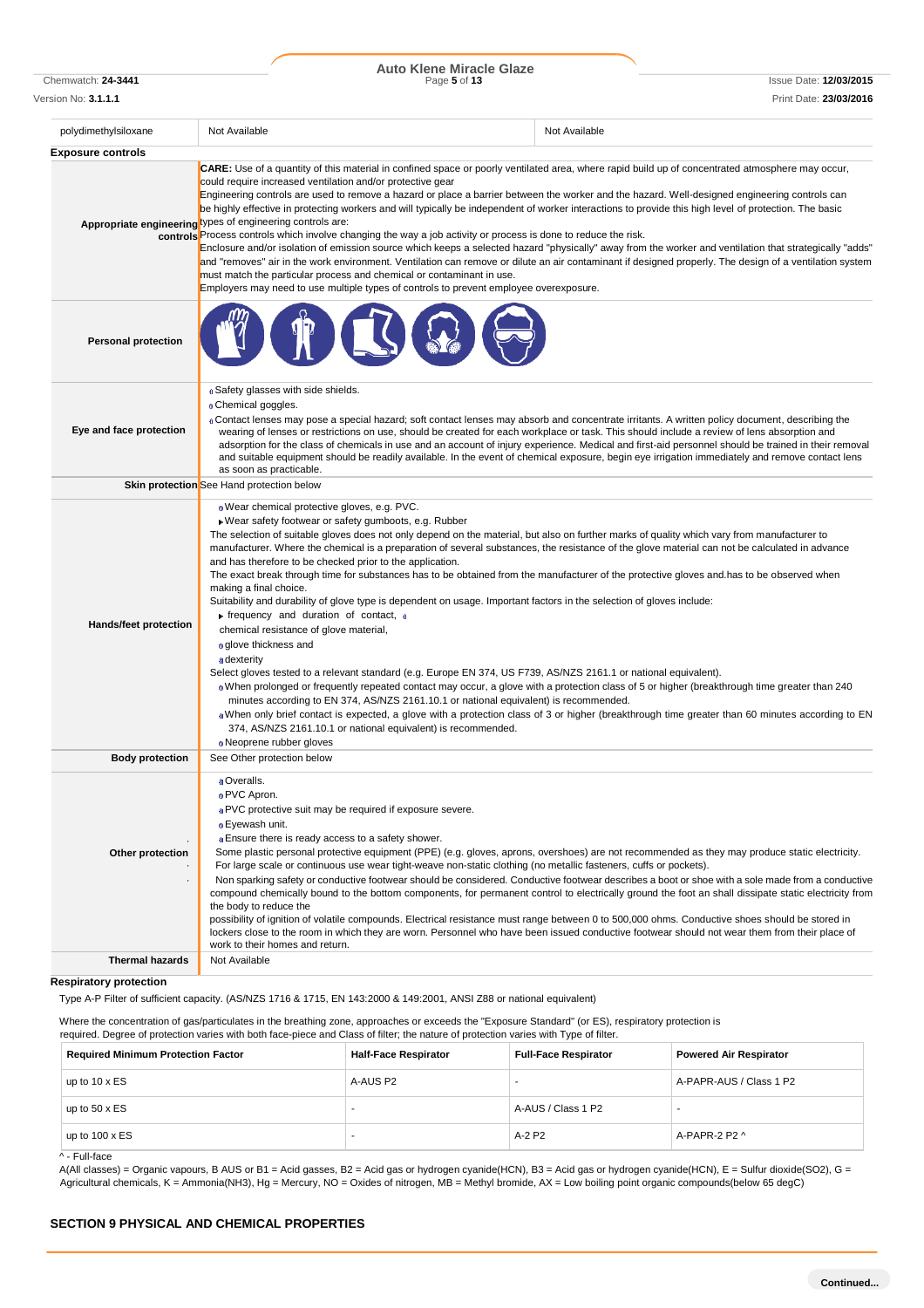# Chemwatch: **24-3441** Page **6** of **13** Issue Date: **12/03/2015 Auto Klene Miracle Glaze**

### **Information on basic physical and chemical properties**

| Appearance                                                                   | Clear, highly flammable liquid with a solvent odour; does not mixes in water. |                                               |                |
|------------------------------------------------------------------------------|-------------------------------------------------------------------------------|-----------------------------------------------|----------------|
| <b>Physical state</b>                                                        | Liquid                                                                        | Relative density (Water =<br>1)               | 0.7            |
| Odour                                                                        | Not Available                                                                 | Partition coefficient n-<br>octanol / water   | Not Available  |
| <b>Odour threshold</b>                                                       | Not Available                                                                 | Auto-ignition<br>temperature<br>$(^{\circ}C)$ | Not Available  |
| pH (as supplied)                                                             | Not Applicable                                                                | Decomposition<br>temperature                  | Not Available  |
| $\overline{1}$<br><b>Melting</b><br>point<br>freezing<br>point $(^{\circ}C)$ | Not Available                                                                 | <b>Viscosity (cSt)</b>                        | Not Available  |
| Initial boiling point and<br>boiling range (°C)                              | >80                                                                           | Molecular weight<br>(g/mol)                   | Not Applicable |
| Flash point (°C)                                                             | 35                                                                            | <b>Taste</b>                                  | Not Available  |
| <b>Evaporation rate</b>                                                      | Not Available                                                                 | <b>Explosive</b><br>properties                | Not Available  |
| <b>Flammability</b>                                                          | Flammable.                                                                    | Oxidising<br>properties                       | Not Available  |
| <b>Upper Explosive Limit</b><br>(%)                                          | 6                                                                             | <b>Surface Tension (dyn/cm</b><br>or mN/m)    | Not Available  |
| <b>Lower Explosive Limit</b><br>(%)                                          | $\mathbf{1}$                                                                  | <b>Volatile Component (%vol)</b>              | 80             |
| Vapour pressure<br>(kPa)                                                     | Not Applicable                                                                | Gas group                                     | Not Available  |
| Solubility in water<br>(g/L)                                                 | Immiscible                                                                    | pH as a solution<br>(1%)                      | Not Applicable |
| Vapour density (Air =<br>1)                                                  | Not Available                                                                 | VOC g/L                                       | Not Available  |
| <b>SECTION 10 STABILITY AND REACTIVITY</b>                                   |                                                                               |                                               |                |

#### **Reactivity** See section 7 **Chemical stability** Silicone fluids are stable under normal storage conditions. Hazardous polymerisation will not occur. **At temperatures > 150 C, silicones can slowly react with the oxygen in air.** When heated > 300 C, silicones can slowly depolymerise to volatile siloxanes whether or not air is present. Unstable in the presence of incompatible materials. Product is considered stable. Hazardous polymerisation will not occur. **Possibility of hazardous**  See section 7 **Conditions to avoid** See section 7 **Incompatible materials** See section 7 **Hazardous decomposition products** See section 5 **SECTION 11 TOXICOLOGICAL INFORMATION**

**Information on toxicological effects**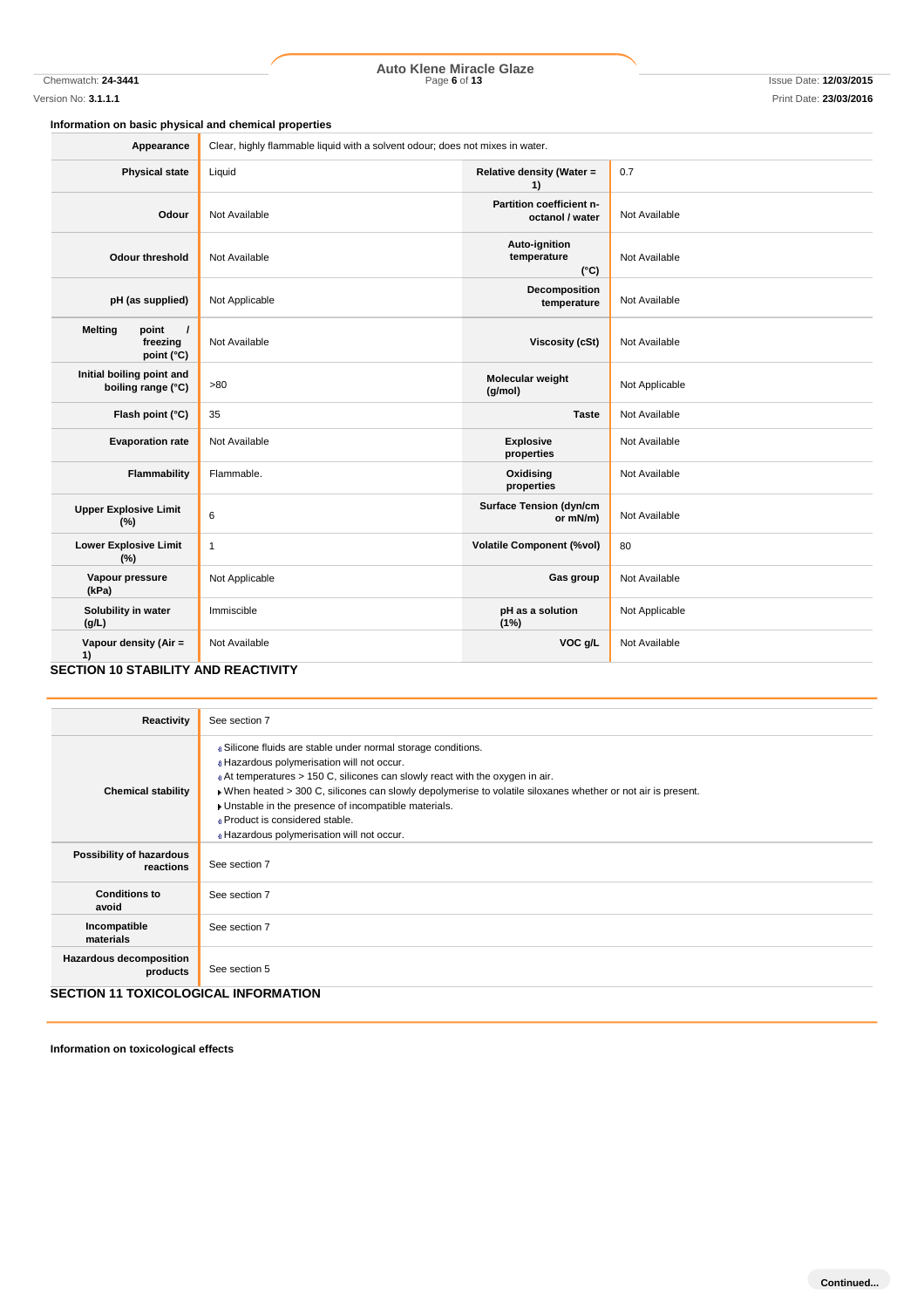Chemwatch: **24-3441** Page **7** of **13** Issue Date: **12/03/2015 Auto Klene Miracle Glaze**

| Version No: <b>3.1.1.1</b>    |                                                                                                                                                                                                                                                                                                                                                                                                                                                                                                                                                                                                                                                                                                                                                                                                                                                                                                                                                                                                                                                                                                                                                                                                                                                      | Print Date: 23/03/2016                                                                                                                                                                                                                                                                                      |  |
|-------------------------------|------------------------------------------------------------------------------------------------------------------------------------------------------------------------------------------------------------------------------------------------------------------------------------------------------------------------------------------------------------------------------------------------------------------------------------------------------------------------------------------------------------------------------------------------------------------------------------------------------------------------------------------------------------------------------------------------------------------------------------------------------------------------------------------------------------------------------------------------------------------------------------------------------------------------------------------------------------------------------------------------------------------------------------------------------------------------------------------------------------------------------------------------------------------------------------------------------------------------------------------------------|-------------------------------------------------------------------------------------------------------------------------------------------------------------------------------------------------------------------------------------------------------------------------------------------------------------|--|
|                               |                                                                                                                                                                                                                                                                                                                                                                                                                                                                                                                                                                                                                                                                                                                                                                                                                                                                                                                                                                                                                                                                                                                                                                                                                                                      | Inhalation of vapours may cause drowsiness and dizziness. This may be accompanied by sleepiness, reduced alertness, loss of reflexes, lack of co-                                                                                                                                                           |  |
| Inhaled                       | ordination, and vertigo.<br>the individual.<br>Inhalation hazard is increased at higher temperatures.<br>At high temperatures, the fumes and oxidation products can be irritating and toxic and can cause depression leading to death in very high doses.<br>Inhalation of high concentrations of gas/vapour causes lung irritation with coughing and nausea, central nervous depression with headache and<br>dizziness, slowing of reflexes, fatigue and inco-ordination.<br>Central nervous system (CNS) depression may include general discomfort, symptoms of giddiness, headache, dizziness, nausea, anaesthetic<br>effects, slowed reaction time, slurred speech and may progress to unconsciousness. Serious poisonings may result in respiratory depression and                                                                                                                                                                                                                                                                                                                                                                                                                                                                              | Inhalation of vapours or aerosols (mists, fumes), generated by the material during the course of normal handling, may be damaging to the health of<br>Vapours of silicones are generally fairly well tolerated, however very high concentrations can cause death within minutes due to respiratory failure. |  |
|                               | may be fatal.<br>convulsions, excessive tears with discolouration and inco-ordination lasting up to 24 hours.<br>Material is highly volatile and may quickly form a concentrated atmosphere in confined or unventilated areas. The vapour may displace and                                                                                                                                                                                                                                                                                                                                                                                                                                                                                                                                                                                                                                                                                                                                                                                                                                                                                                                                                                                           | Nerve damage can be caused by some non-ring hydrocarbons. Symptoms are temporary, and include weakness, tremors, increased saliva, some                                                                                                                                                                     |  |
|                               | replace air in breathing zone, acting as a simple asphyxiant. This may happen with little warning of overexposure.                                                                                                                                                                                                                                                                                                                                                                                                                                                                                                                                                                                                                                                                                                                                                                                                                                                                                                                                                                                                                                                                                                                                   |                                                                                                                                                                                                                                                                                                             |  |
| Ingestion                     | Swallowing of the liquid may cause aspiration into the lungs with the risk of chemical pneumonitis; serious consequences may result.<br>(ICSC13733) Accidental ingestion of the material may be damaging to the health of the individual.<br>Silicone fluids do not have a high acute toxicity. They may have a laxative effect and produce central nervous system depression.<br>Isoparaffinic hydrocarbons cause temporary lethargy, weakness, inco-ordination and diarrhoea.                                                                                                                                                                                                                                                                                                                                                                                                                                                                                                                                                                                                                                                                                                                                                                      |                                                                                                                                                                                                                                                                                                             |  |
| <b>Skin Contact</b>           | The liquid may be miscible with fats or oils and may degrease the skin, producing a skin reaction described as non-allergic contact dermatitis. The<br>material is unlikely to produce an irritant dermatitis as described in EC Directives.<br>Repeated exposure may cause skin cracking, flaking or drying following normal handling and use.<br>Skin contact with the material may damage the health of the individual; systemic effects may result following absorption.<br>Low molecular weight silicone fluids may exhibit solvent action and may produce skin irritation.<br>Skin exposure to isoparaffins may produce slight to moderate irritation in animals and humans. Rare sensitisation reactions in humans have<br>occurred. Open cuts, abraded or irritated skin should not be exposed to this material<br>Entry into the blood-stream, through, for example, cuts, abrasions or lesions, may produce systemic injury with harmful effects. Examine the skin<br>prior to the use of the material and ensure that any external damage is suitably protected.                                                                                                                                                                          |                                                                                                                                                                                                                                                                                                             |  |
| Eye                           | Eye exposure to silicone fluids causes temporary irritation of the conjunctiva. Injection into the specific structures of the eye, however, causes<br>corneal scarring, permanent eye damage, allergic reactions and cataract, and may lead to blindness. Instillation of isoparaffins into rabbit eyes<br>produces only slight irritation.<br>Limited evidence or practical experience suggests, that the material may cause eye irritation in a substantial number of individuals. Prolonged eye<br>contact may cause inflammation characterised by a temporary redness of the conjunctiva (similar to windburn).                                                                                                                                                                                                                                                                                                                                                                                                                                                                                                                                                                                                                                  |                                                                                                                                                                                                                                                                                                             |  |
| <b>Chronic</b>                | Harmful: danger of serious damage to health by prolonged exposure through inhalation.<br>This material can cause serious damage if one is exposed to it for long periods. It can be assumed that it contains a substance which can produce<br>severe defects.<br>Prolonged or repeated skin contact may cause drying with cracking, irritation and possible dermatitis following.<br>There has been some concern that this material can cause cancer or mutations but there is not enough data to make an assessment.<br>Substance accumulation, in the human body, may occur and may cause some concern following repeated or long-term occupational<br>exposure. Repeated application of mildly hydrotreated oils (principally paraffinic), to mouse skin, induced skin tumours; no tumours were<br>induced with severely hydrotreated oils.<br>Chronic solvent inhalation exposures may result in nervous system impairment and liver and blood changes. [PATTYS]<br>Constant or exposure over long periods to mixed hydrocarbons may produce stupor with dizziness, weakness and visual disturbance, weight loss<br>and anaemia, and reduced liver and kidney function. Skin exposure may result in drying and cracking and redness of the skin. |                                                                                                                                                                                                                                                                                                             |  |
|                               | <b>TOXICITY</b>                                                                                                                                                                                                                                                                                                                                                                                                                                                                                                                                                                                                                                                                                                                                                                                                                                                                                                                                                                                                                                                                                                                                                                                                                                      | <b>IRRITATION</b>                                                                                                                                                                                                                                                                                           |  |
| <b>Auto Klene Super Sheen</b> |                                                                                                                                                                                                                                                                                                                                                                                                                                                                                                                                                                                                                                                                                                                                                                                                                                                                                                                                                                                                                                                                                                                                                                                                                                                      |                                                                                                                                                                                                                                                                                                             |  |
|                               | Not Available                                                                                                                                                                                                                                                                                                                                                                                                                                                                                                                                                                                                                                                                                                                                                                                                                                                                                                                                                                                                                                                                                                                                                                                                                                        | Not Available                                                                                                                                                                                                                                                                                               |  |
|                               | <b>TOXICITY</b>                                                                                                                                                                                                                                                                                                                                                                                                                                                                                                                                                                                                                                                                                                                                                                                                                                                                                                                                                                                                                                                                                                                                                                                                                                      | <b>IRRITATION</b>                                                                                                                                                                                                                                                                                           |  |
| naphtha petroleum, light,     |                                                                                                                                                                                                                                                                                                                                                                                                                                                                                                                                                                                                                                                                                                                                                                                                                                                                                                                                                                                                                                                                                                                                                                                                                                                      |                                                                                                                                                                                                                                                                                                             |  |
| hydrotreated                  | Dermal (rabbit) LD50: >1900 mg/kg                                                                                                                                                                                                                                                                                                                                                                                                                                                                                                                                                                                                                                                                                                                                                                                                                                                                                                                                                                                                                                                                                                                                                                                                                    | Not Available                                                                                                                                                                                                                                                                                               |  |
|                               | Oral (rat) LD50: >2000 mg/kg                                                                                                                                                                                                                                                                                                                                                                                                                                                                                                                                                                                                                                                                                                                                                                                                                                                                                                                                                                                                                                                                                                                                                                                                                         |                                                                                                                                                                                                                                                                                                             |  |
|                               |                                                                                                                                                                                                                                                                                                                                                                                                                                                                                                                                                                                                                                                                                                                                                                                                                                                                                                                                                                                                                                                                                                                                                                                                                                                      |                                                                                                                                                                                                                                                                                                             |  |
| polydimethylsiloxane          | <b>TOXICITY</b>                                                                                                                                                                                                                                                                                                                                                                                                                                                                                                                                                                                                                                                                                                                                                                                                                                                                                                                                                                                                                                                                                                                                                                                                                                      | <b>IRRITATION</b>                                                                                                                                                                                                                                                                                           |  |
|                               | $[2]$<br>Dermal (rabbit) LD50: >2000 mg/kg<br>$[2]$                                                                                                                                                                                                                                                                                                                                                                                                                                                                                                                                                                                                                                                                                                                                                                                                                                                                                                                                                                                                                                                                                                                                                                                                  | Eye (rabbit): 100 mg/1h - mild                                                                                                                                                                                                                                                                              |  |
|                               | Oral (rat) LD50: >17000 mg/kg                                                                                                                                                                                                                                                                                                                                                                                                                                                                                                                                                                                                                                                                                                                                                                                                                                                                                                                                                                                                                                                                                                                                                                                                                        |                                                                                                                                                                                                                                                                                                             |  |
| Legend:                       | specified data extracted from RTECS - Register of Toxic Effect of chemical Substances                                                                                                                                                                                                                                                                                                                                                                                                                                                                                                                                                                                                                                                                                                                                                                                                                                                                                                                                                                                                                                                                                                                                                                | 1. Value obtained from Europe ECHA Registered Substances - Acute toxicity 2.* Value obtained from manufacturer's SDS. Unless otherwise                                                                                                                                                                      |  |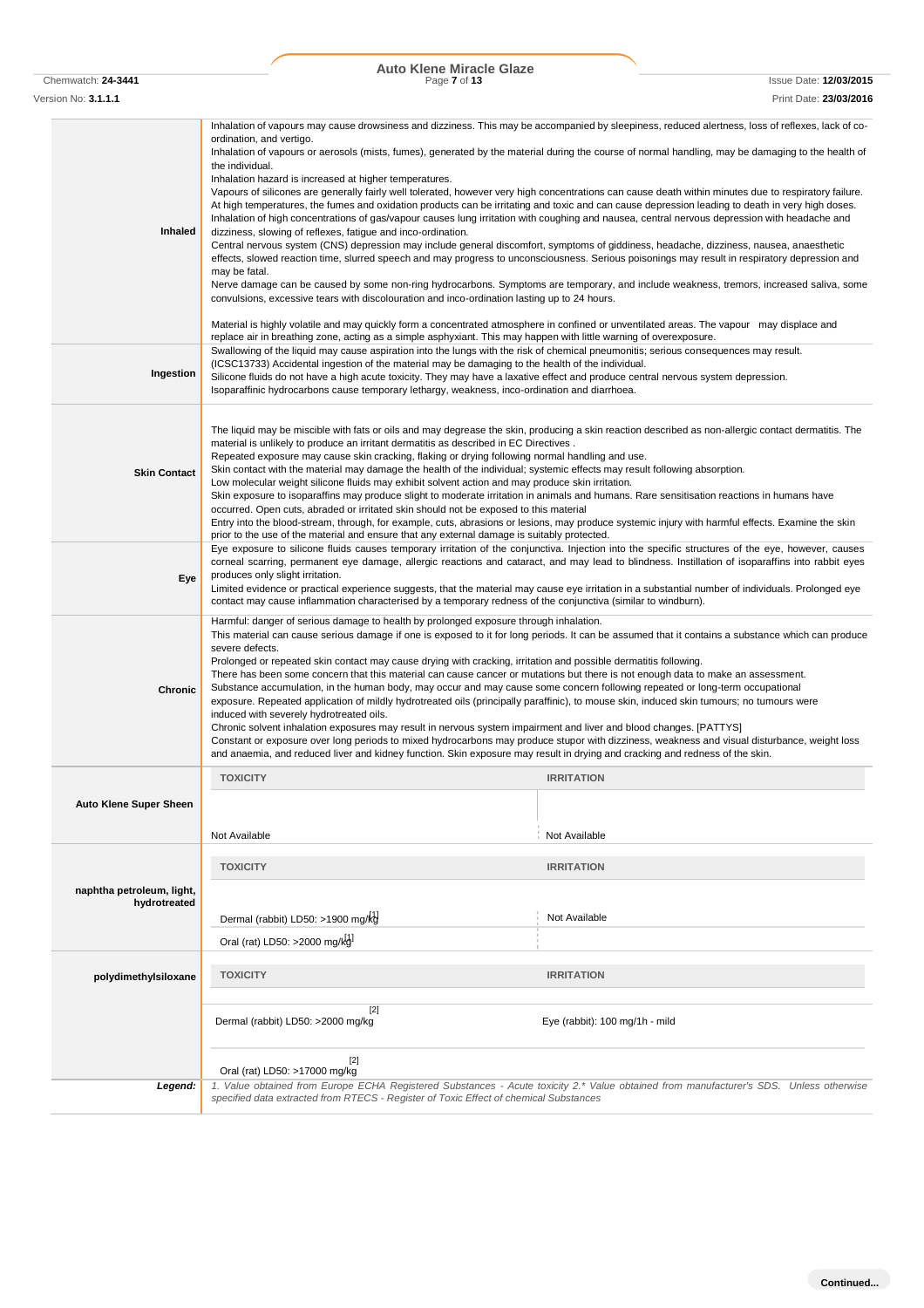Chemwatch: **24-3441** Page **8** of **13** Issue Date: **12/03/2015**

Version No: **3.1.1.1** Print Date: **23/03/2016** Studies indicate that normal, branched and cyclic paraffins are absorbed from the mammalian gastrointestinal tract and that the absorption of nparaffins is inversely proportional to the carbon chain length,with little absorption above C30. With respect to the carbon chain lengths likely to be present in mineral oil, n-paraffins may be absorbed to a greater extent that iso- or cyclo-paraffins. The major classes of hydrocarbons have been shown to be well absorbed by the gastrointestinal tract in various species. In many cases, the hydrophobic hydrocarbons are ingested in association with dietary lipids. The dependence of hydrocarbon absorption on concomitant triglyceride digestion and absorption,is known as the "hydrocarbon continuum hypothesis", and asserts that a series of solubilising phases in the intestinal lumen, created by dietary triglycerides and their digestion products, afford hydrocarbons a route to the lipid phase of the intestinal absorptive cell (enterocyte) membrane. While some hydrocarbons may traverse the mucosal epithelium unmetabolised and appear as solutes in lipoprotein particles in intestinal lymph, there is evidence that most hydrocarbons partially separate from nutrient lipids and undergo metabolic transformation in the enterocyte. The enterocyte may play a major role in determining the proportion of an absorbed hydrocarbon that, by escaping initial biotransformation, becomes available for deposition in its unchanged form in peripheral tissues such as adipose tissue, or in the liver. The High Benzene Naphthas (HBNs) contain mainly benzene but its adverse health effect is more with other components, which may cause **NAPHTHA PETROLEUM,** adverse health effects involving a variety of organs. They may produce genetic damage as well as effects on reproduction and the unborn baby **LIGHT, HYDROTREATED** (generally at levels toxic to the mother). They may also cause cancers. **for petroleum:** This product contains benzene which is known to cause acute myeloid leukaemia and n-hexane which has been shown to metabolize to compounds which are neuropathic. This product contains toluene. There are indications from animal studies that prolonged exposure to high concentrations of toluene may lead to hearing loss. This product contains ethyl benzene and naphthalene from which there is evidence of tumours in rodents **Carcinogenicity:** Inhalation exposure to mice causes liver tumours, which are not considered relevant to humans. Inhalation exposure to rats causes kidney tumours which are not considered relevant to humans. **Mutagenicity:** There is a large database of mutagenicity studies on gasoline and gasoline blending streams, which use a wide variety of endpoints and give predominantly negative results. All in vivo studies in animals and recent studies in exposed humans (e.g. petrol service station attendants) have shown negative results in mutagenicity assays. DHC Solvent Chemie (for EC No.: 926-605-8) Siloxanes may impair liver and hormonal function, as well as the lung and kidney. They have not been found to be irritating to the skin and eyes. They may potentially cause cancer (tumours of the womb in females) and may cause impaired fertility or infertility. The material may be irritating to the eye, with prolonged contact causing inflammation. Repeated or prolonged exposure to irritants may produce **POLYDIMETHYLSILOXANE** conjunctivitis. No toxic response noted during 90 day subchronic inhalation toxicity studies The no observable effect level is 450 mg/m3. Non-irritating and nonsensitising in human patch test. [Xerox]\* **Acute Toxicity Carcinogenicity Skin Irritation/Corrosion**  $\circ$ **Serious Eye STOT - Single Damage/Irritation Exposure Respiratory or Skin**   $\circ$ **STOT - Repeated sensitisation Exposure Mutagenicity Aspiration Hazard** *Legend: – Data available but does not fill the criteria for classification – Data required to make classification available – Data Not Available to make classification*

# **SECTION 12 ECOLOGICAL INFORMATION**

| Toxicity                                  |             |                           |                                                                                                                                                                                                                                                                                        |              |                |
|-------------------------------------------|-------------|---------------------------|----------------------------------------------------------------------------------------------------------------------------------------------------------------------------------------------------------------------------------------------------------------------------------------|--------------|----------------|
| Ingredient                                | Endpoint    | <b>Test Duration (hr)</b> | <b>Species</b>                                                                                                                                                                                                                                                                         | Value        | Source         |
| naphtha petroleum, light,<br>hydrotreated | <b>LC50</b> | 96                        | <b>Fish</b>                                                                                                                                                                                                                                                                            | 2.1-61.1mg/L | 2              |
| naphtha petroleum, light,<br>hydrotreated | EC50        | 48                        | Crustacea                                                                                                                                                                                                                                                                              | $4.7$ mg/L   | $\overline{2}$ |
| naphtha petroleum, light,<br>hydrotreated | EC50        | 72                        | Algae or other aquatic plants                                                                                                                                                                                                                                                          | $12.4$ mg/L  | $\overline{2}$ |
| naphtha petroleum, light,<br>hydrotreated | EC50        | 96                        | Algae or other aquatic plants                                                                                                                                                                                                                                                          | 1.6-16.3mg/L | $\overline{2}$ |
| naphtha petroleum, light,<br>hydrotreated | <b>NOEC</b> | 72                        | Algae or other aquatic plants                                                                                                                                                                                                                                                          | 6.47mg/L     | $\overline{2}$ |
| polydimethylsiloxane                      | <b>LC50</b> | 96                        | <b>Fish</b>                                                                                                                                                                                                                                                                            | $3.16$ mg/L  | $\overline{4}$ |
| Legend:                                   | $V3.12 -$   |                           | Extracted from 1. IUCLID Toxicity Data 2. Europe ECHA Registered Substances - Ecotoxicological Information - Aquatic Toxicity 3. EPIWIN Suite<br>Aquatic Toxicity Data (Estimated) 4. US EPA, Ecotox database - Aquatic Toxicity Data 5. ECETOC Aquatic Hazard Assessment Data 6. NITE |              |                |

*(Japan) - Bioconcentration Data 7. METI (Japan) - Bioconcentration Data 8. Vendor Data*

Harmful to aquatic organisms.

When spilled this product may act as a typical oil, causing a film, sheen, emulsion or sludge at or beneath the surface of the body of water. The oil film on water surface may physically affect the aquatic organisms, due to the interruption of the oxygen transfer between the air and the water Oils of any kind can cause:

drowning of water-fowl due to lack of buoyancy, loss of insulating capacity of feathers, starvation and vulnerability to predators due to lack of mobility

lethal effects on fish by coating gill surfaces, preventing respiration

asphyxiation of benthic life forms when floating masses become engaged with surface debris and settle on the bottom

and adverse aesthetic effects of fouled shoreline and beaches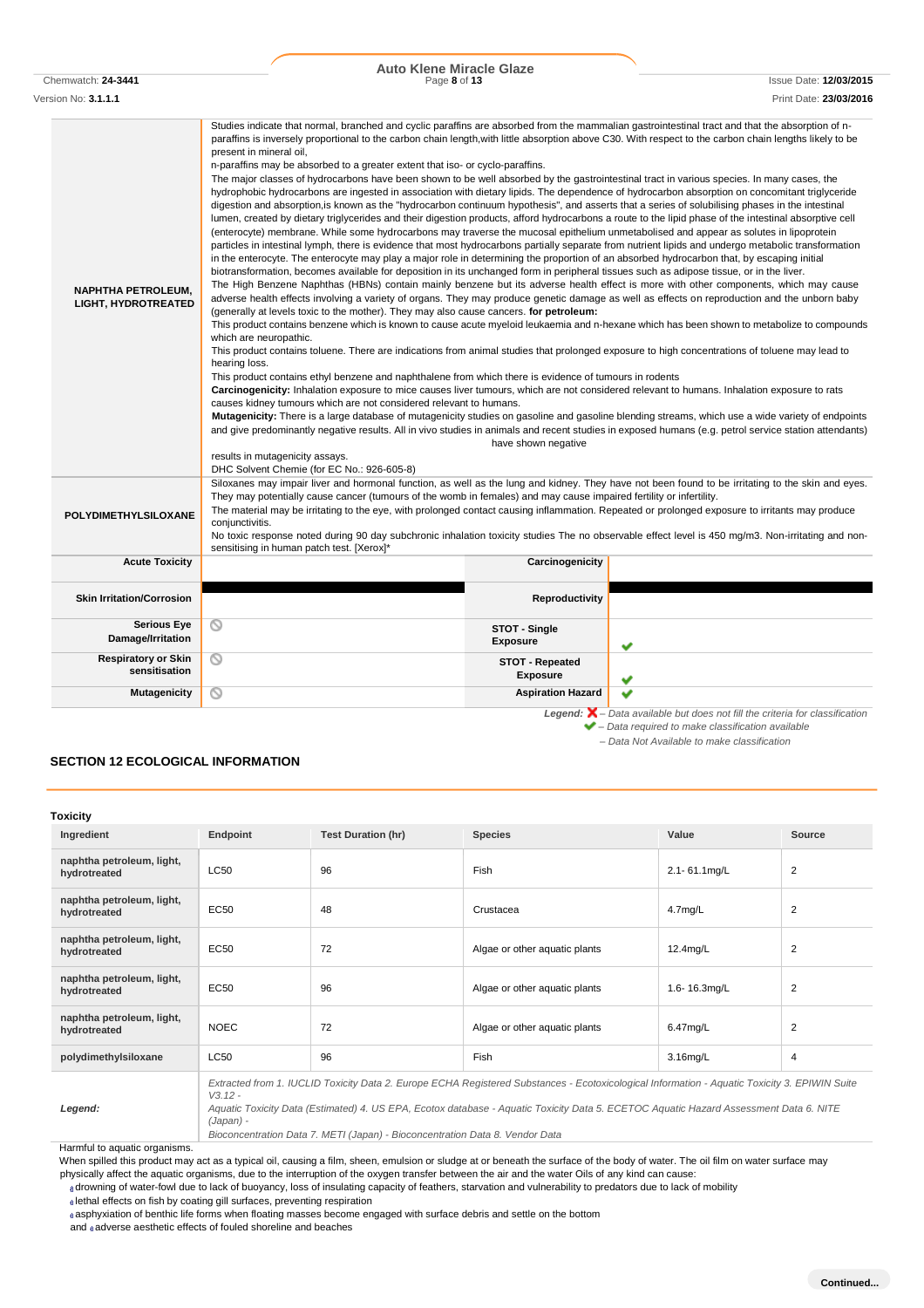#### Chemwatch: **24-3441** Page **9** of **13** Issue Date: **12/03/2015**

# **Auto Klene Miracle Glaze**

#### Version No: **3.1.1.1** Print Date: **23/03/2016**

In case of accidental releases on the soil, a fine film is formed on the soil, which prevents the plant respiration process and the soil particle saturation. It may cause deep water infestation. For Siloxanes:

Environmental Fate: Siloxanes are used in cosmetics, wax, polishes, and to a minor extent in several other applications.

Atmospheric Fate: In the presence of nitrate ions, short chain siloxanes are broken down by sunlight to the level of silicate within days. The main source atmospheric siloxane release to the air is via evaporation.

Aquatic Fate: It is well accepted that polydimethylsiloxane fluids become permanent residents of sediment but should not have adverse environmental effects. Silicone fluids are very surface active on surface waters. These substances tend to move into the aquatic compartment attached to textiles, sewage sludge, hair, algae, sediment, etc. Nonevaporating silicone fluids used in cosmetics, wax, polishes, cleaning products and those used in textile applications, (softeners), will, to a large extent, end up in wastewater and be directed to wastewater treatment plants.

Ecotoxicity: Siloxanes are chemically stable which makes them very persistent in the environment, where they are expected to remain for many years. For High Benzene Naphthas, (HBNs):

Environmental Fate: Some of these substances occur in crude oil and are formed as by-products from the combustion of natural materials, (e.g. during forest fires).

Atmospheric Fate: The chemical components in HBNs and are expected to evaporate significantly to the air where they are subject to rapid physical degradation through hydroxyl radical attack. Terrestrial Fate: These substances would only be found in soils where localized spills of petroleum products have occurred and during production of products containing these substances. HBNs have the potential to exhibit a high extent of biodegradability. Upon release to soil, some of these substances are expected to sink through the soil to groundwater. Many of these substances have a low to moderate tendency to sorb to soil particles. Sorption potential also varies with changes in other soil properties, (e.g. number of available adsorption sites, porosity and water content), and

environmental conditions.

#### **DO NOT** discharge into sewer or waterways.

#### **Persistence and degradability**

| Ingredient | Persistence: Water/Soil               | Persistence: Air                      |
|------------|---------------------------------------|---------------------------------------|
|            | No Data available for all ingredients | No Data available for all ingredients |

#### **Bioaccumulative potential**

| Ingredient | <b>Bioaccumulation</b>                |
|------------|---------------------------------------|
|            | No Data available for all ingredients |

#### **Mobility in soil**

| Ingredient | <b>Mobility</b>                       |
|------------|---------------------------------------|
|            | No Data available for all ingredients |

### **SECTION 13 DISPOSAL CONSIDERATIONS**

| Waste treatment methods                |                                                                                                                                                                                                                                                                                                                                                                                                                                                                                                                                                                                                                                                                                                                                                                                                                                                                                                                                                                                                                                                                                                                                                                                                                                                                                                                                                                                                                                                                                                                                                                                                                                                                                                                                             |
|----------------------------------------|---------------------------------------------------------------------------------------------------------------------------------------------------------------------------------------------------------------------------------------------------------------------------------------------------------------------------------------------------------------------------------------------------------------------------------------------------------------------------------------------------------------------------------------------------------------------------------------------------------------------------------------------------------------------------------------------------------------------------------------------------------------------------------------------------------------------------------------------------------------------------------------------------------------------------------------------------------------------------------------------------------------------------------------------------------------------------------------------------------------------------------------------------------------------------------------------------------------------------------------------------------------------------------------------------------------------------------------------------------------------------------------------------------------------------------------------------------------------------------------------------------------------------------------------------------------------------------------------------------------------------------------------------------------------------------------------------------------------------------------------|
| <b>Product / Packaging</b><br>disposal | Legislation addressing waste disposal requirements may differ by country, state and/ or territory. Each user must refer to laws operating in their<br>area. In some areas, certain wastes must be tracked.<br>A Hierarchy of Controls seems to be common - the user should investigate:<br>a Reduction a<br>Reuse<br>a Recycling<br>a Disposal (if all else fails)<br>This material may be recycled if unused, or if it has not been contaminated so as to make it unsuitable for its intended use. If it has been contaminated,<br>it may be possible to reclaim the product by filtration, distillation or some other means. Shelf life considerations should also be applied in making<br>decisions of this type.<br>Note that properties of a material may change in use, and recycling or reuse may not always be appropriate.<br>DO NOT allow wash water from cleaning or process equipment to enter drains.<br>alt may be necessary to collect all wash water for treatment before disposal.<br>a In all cases disposal to sewer may be subject to local laws and regulations and these should be considered<br>first. « Where in doubt contact the responsible authority.<br>a Recycle wherever possible.<br>a Consult manufacturer for recycling options or consult local or regional waste management authority for disposal if no suitable treatment or<br>disposal facility can be identified.<br>a Dispose of by: burial in a land-fill specifically licenced to accept chemical and / or pharmaceutical wastes or Incineration in a licenced<br>apparatus (after admixture with suitable combustible material).<br>a Decontaminate empty containers. Observe all label safeguards until containers are cleaned and destroyed. |

#### **SECTION 14 TRANSPORT INFORMATION**

| <b>Labels Required</b>  |                       |
|-------------------------|-----------------------|
|                         | <b>FLAMMABLE</b><br>G |
| <b>Marine Pollutant</b> | NO                    |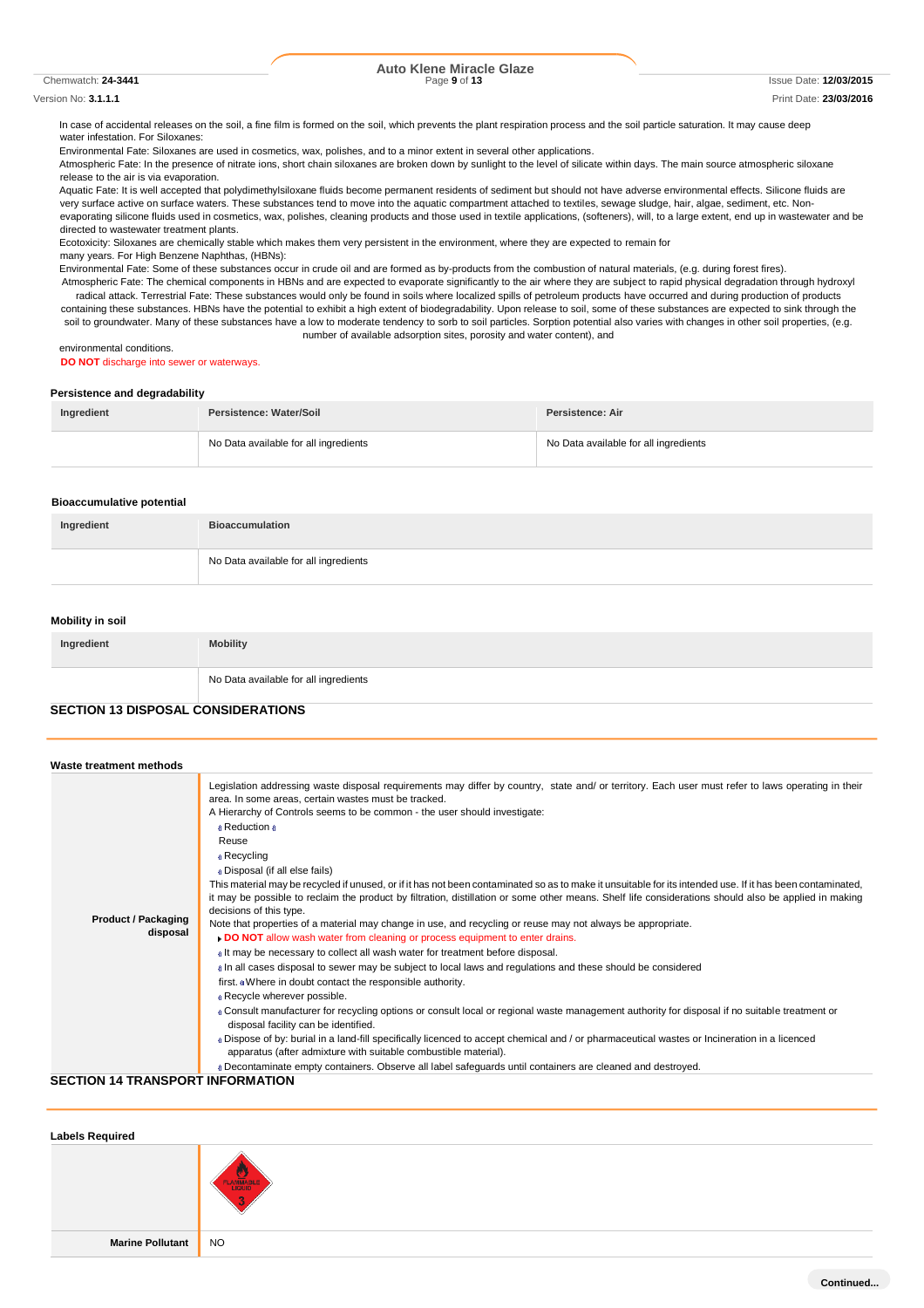# Chemwatch: **24-3441** Page **10** of **13** Issue Date: **12/03/2015 Auto Klene Miracle Glaze**

#### Version No: **3.1.1.1** Print Date: **23/03/2016**

**HAZCHEM** •3YE **Land transport (ADG) UN number** 1993 **Packing group** | II **UN proper shipping name** FLAMMABLE LIQUID, N.O.S. (contains naphtha petroleum, light, hydrotreated) **Environmental hazard** Not Applicable **Transport hazard class(es)**  $Class \ \ 3$ Subrisk Not Applicable

#### **Air transport (ICAO-IATA / DGR)**

**Special precautions for user**

Special provisions 274 Limited quantity | 1 L

| <b>UN number</b>                     | 1993                                                                                                                                                                                                                                                                                             |                                                             |
|--------------------------------------|--------------------------------------------------------------------------------------------------------------------------------------------------------------------------------------------------------------------------------------------------------------------------------------------------|-------------------------------------------------------------|
| Packing group                        | $\mathbf{H}$                                                                                                                                                                                                                                                                                     |                                                             |
| UN proper shipping<br>name           | Flammable liquid, n.o.s. * (contains naphtha petroleum, light, hydrotreated)                                                                                                                                                                                                                     |                                                             |
| Environmental<br>hazard              | Not Applicable                                                                                                                                                                                                                                                                                   |                                                             |
| <b>Transport hazard</b><br>class(es) | <b>ICAO/IATA Class</b><br>3<br>ICAO / IATA Subrisk<br>Not Applicable<br><b>ERG Code</b><br>3H                                                                                                                                                                                                    |                                                             |
| Special precautions for<br>user      | Special provisions<br>Cargo Only Packing Instructions<br>Cargo Only Maximum Qty / Pack<br>Passenger and Cargo Packing Instructions<br>Passenger and Cargo Maximum Qty / Pack<br>Passenger and Cargo Limited Quantity Packing Instructions Y341<br>Passenger and Cargo Limited Maximum Qty / Pack | A <sub>3</sub><br>364<br>60L<br>353<br>5L<br>1 <sub>L</sub> |

# **Sea transport (IMDG-Code / GGVSee)**

| <b>UN number</b>                     | 1993                                                                                     |  |
|--------------------------------------|------------------------------------------------------------------------------------------|--|
| Packing group                        | $\mathbf{I}$                                                                             |  |
| UN proper shipping<br>name           | FLAMMABLE LIQUID, N.O.S. (contains naphtha petroleum, light, hydrotreated)               |  |
| Environmental<br>hazard              | Not Applicable                                                                           |  |
| <b>Transport hazard</b><br>class(es) | <b>IMDG Class</b><br>3<br>Not Applicable<br>IMDG Subrisk                                 |  |
| Special precautions for<br>user      | $F-E, S-E$<br><b>EMS Number</b><br>274<br>Special provisions<br>Limited Quantities   1 L |  |

**Transport in bulk according to Annex II of MARPOL and the IBC code**

Not Applicable

## **SECTION 15 REGULATORY INFORMATION**

**Safety, health and environmental regulations / legislation specific for the substance or mixture**

**NAPHTHA PETROLEUM, LIGHT, HYDROTREATED(64742-49-0.) IS FOUND ON THE FOLLOWING REGULATORY LISTS**

Australia Hazardous Substances Information System - Consolidated Lists Australia Inventory of Chemical Substances (AICS)

### **POLYDIMETHYLSILOXANE(63148-62-9) IS FOUND ON THE FOLLOWING REGULATORY LISTS**

Australia Inventory of Chemical Substances (AICS)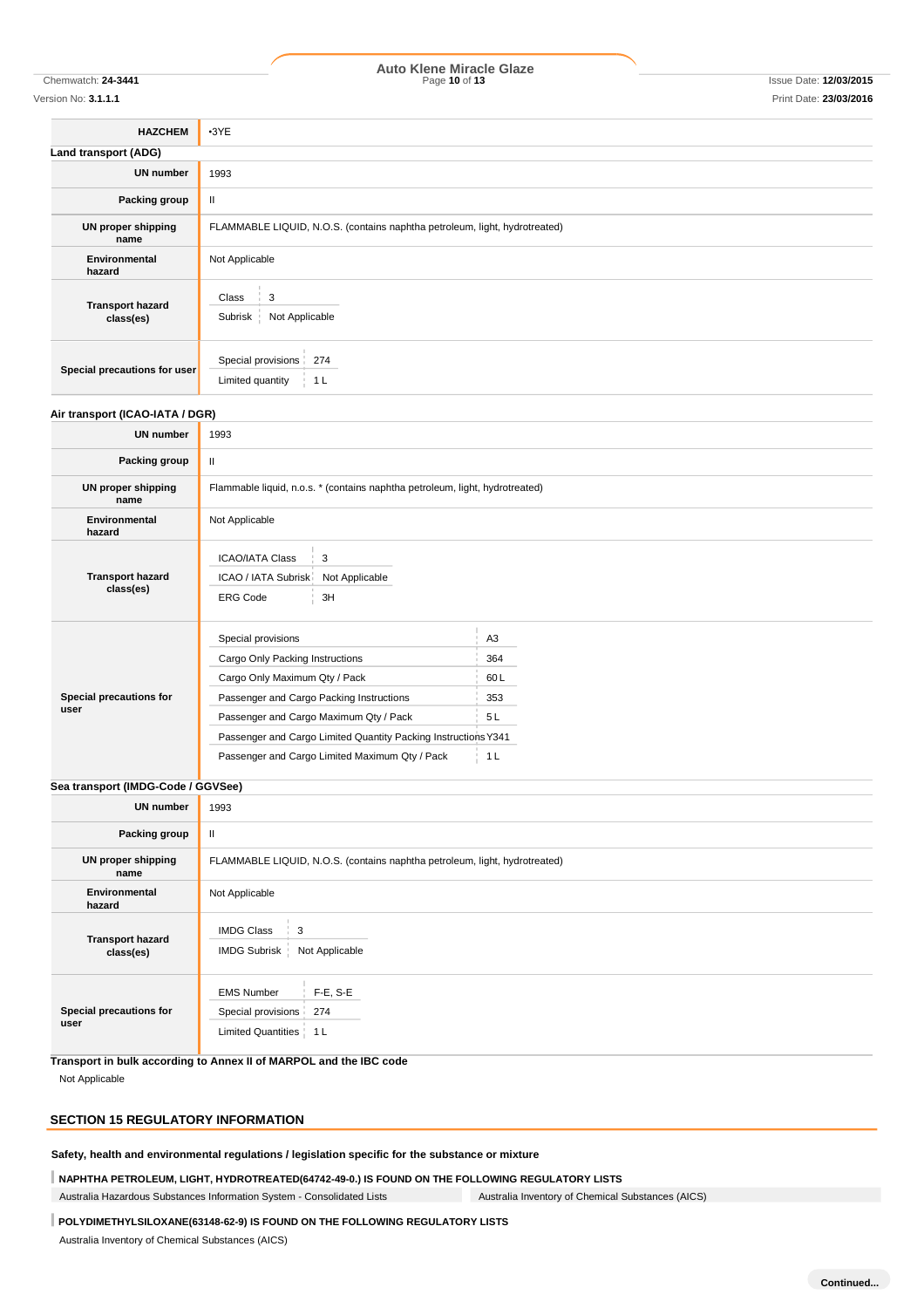# Chemwatch: **24-3441** Page **11** of **13** Issue Date: **12/03/2015 Auto Klene Miracle Glaze**

| <b>National Inventory</b>                | <b>Status</b>                                                                                                                                                                              |
|------------------------------------------|--------------------------------------------------------------------------------------------------------------------------------------------------------------------------------------------|
| Australia - AICS                         | Y                                                                                                                                                                                          |
| Canada - DSL                             | Y                                                                                                                                                                                          |
| Canada - NDSL                            | N (polydimethylsiloxane; naphtha petroleum, light, hydrotreated)                                                                                                                           |
| China - IECSC                            | Y                                                                                                                                                                                          |
| Europe - EINEC / ELINCS /<br><b>NLP</b>  | N (polydimethylsiloxane)                                                                                                                                                                   |
| Japan - ENCS                             | N (naphtha petroleum, light, hydrotreated)                                                                                                                                                 |
| Korea - KECI                             | Y                                                                                                                                                                                          |
| New Zealand - NZIoC                      | Y                                                                                                                                                                                          |
| Philippines - PICCS                      | Y                                                                                                                                                                                          |
| USA - TSCA                               | Y                                                                                                                                                                                          |
| Legend:<br>CECTION 40 OTHER INFORMATION. | $Y = All$ ingredients are on the inventory<br>N = Not determined or one or more ingredients are not on the inventory and are not exempt from listing(see specific ingredients in brackets) |

**SECTION 16 OTHER INFORMATION**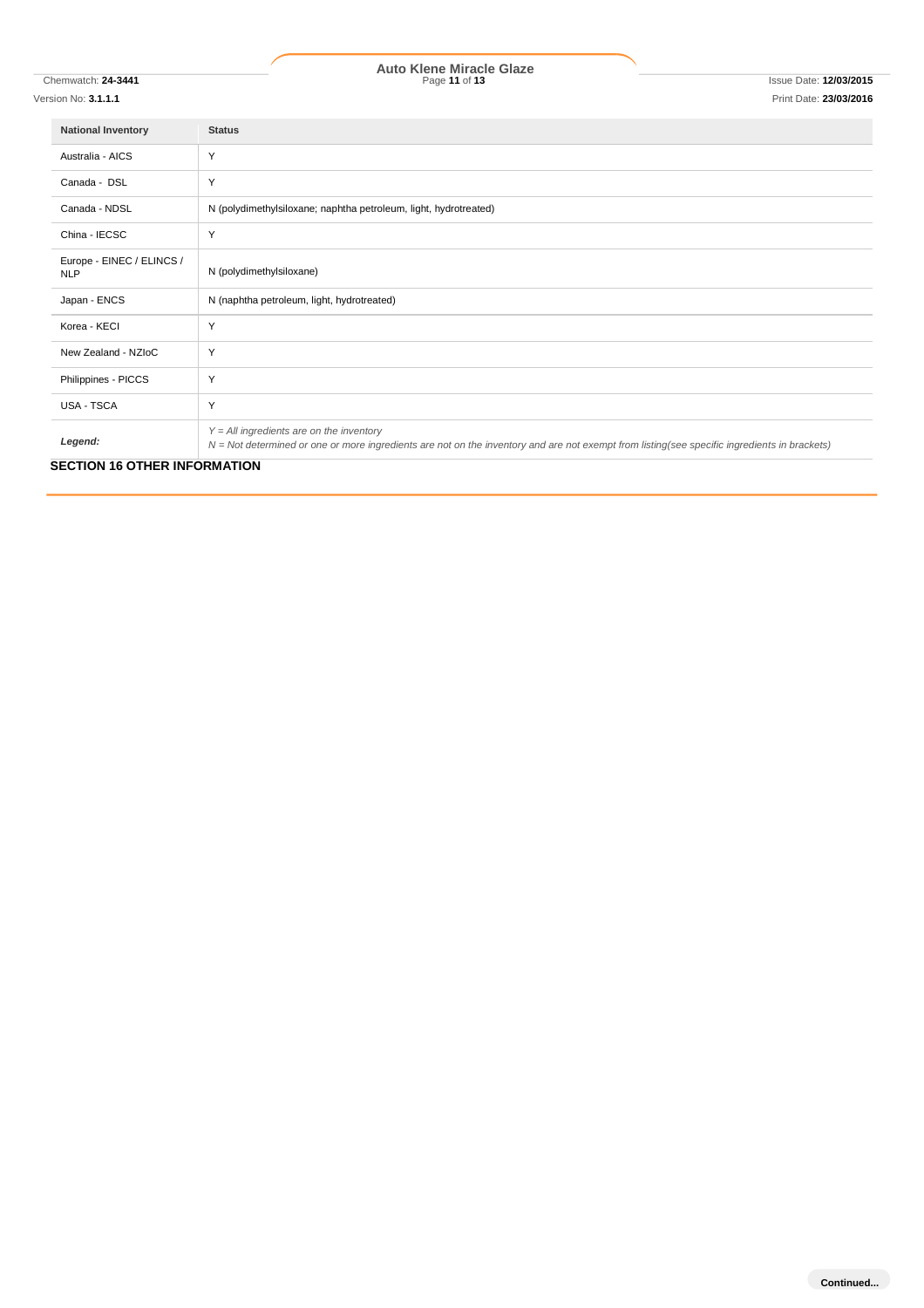# **Other information**

Classification of the preparation and its individual components has drawn on official and authoritative sources as well as independent review by the Chemwatch Classification committee using available literature references.

A list of reference resources used to assist the committee may be found at: www.chemwatch.net

The SDS is a Hazard Communication tool and should be used to assist in the Risk Assessment. Many factors determine whether the reported Hazards are Risks in the workplace or other settings. Risks may be determined by reference to Exposures Scenarios. Scale of use, frequency of use and current or available engineering controls must be considered.